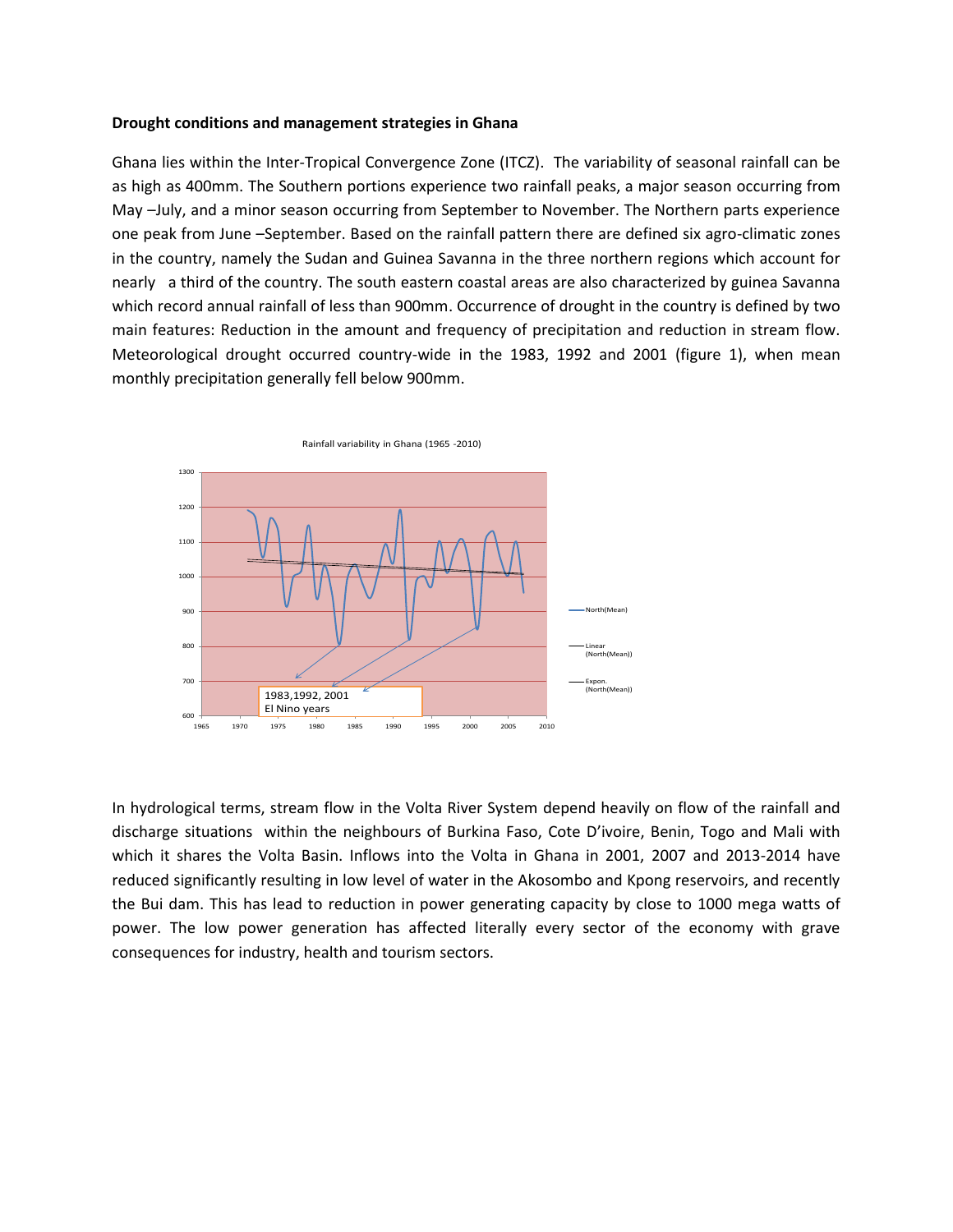Drought Monitoring and Early Warning Systems

The Meteorological Authority has over 30 major weather monitoring stations spread across the country (Fig. 2).



#### **Fig. 2: Distribution of Monitoring Stations**

A number of bodies are responsible for monitoring stream flow of major river bodies. These include the Hydrological Services Division and the Water Research institute of the CSIR which also monitor ground water. The Volta River Authority has a continuous monitoring programme for all the reservoirs housing their power generation installations. However, there is little integration of the various monitoring systems. Daily weather forecasts by the Meteorological Authority are issued regularly on regional scale. However the institution would need to have the infrastructure at many of the location upgraded to enhance service delivery. A major setback is that there is no integrated early warning system that serves the need of all sectors. There are also no reports of systematic soil moisture and carbon monitoring programs

# Vulnerability Assessment

Drought situations in the country have always affected several sectors. Agricultural activities have been usually most affected by low precipitation as most food production systems are generally rain fed. The food production systems in northern parts of the country tend to be most vulnerable to occurrence of meteorological drought. The south eastern coastal areas which depend heavily on ground water resources tend to be seriously affected by sea water intrusion into ground, during the periods of low precipitation, and this affects both agriculture and drinking water supplies. Recent low level of water inflows into the Volta River System and the impact on Hydro-power generation has affected all sectors of the economy, particularly manufacturing, mining and health sectors.